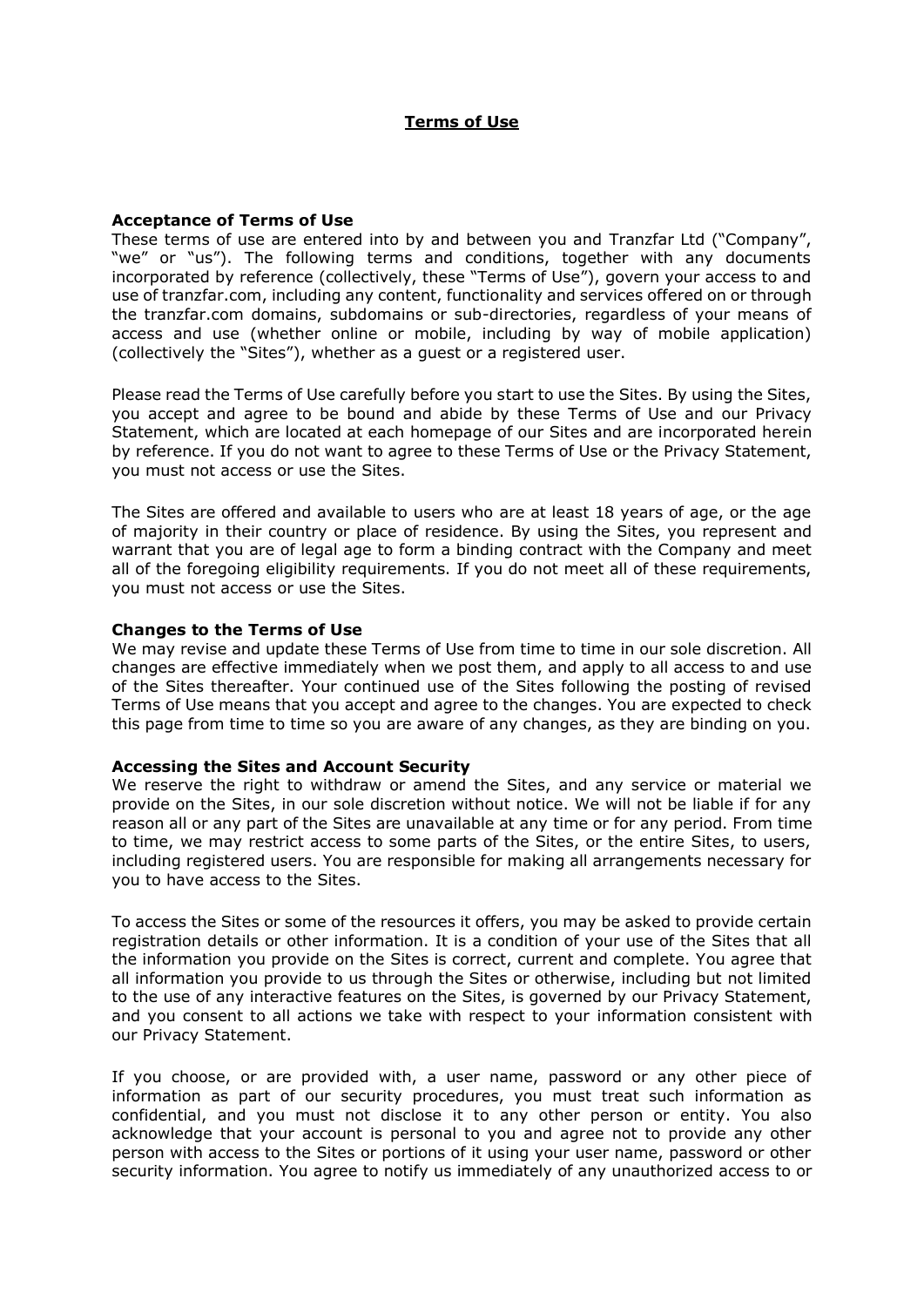use of your user name or password or any other breach of security. You also agree to ensure that you exit from your account at the end of each session. You should use particular caution when accessing your account from a public or shared computer so that others are not able to view or record your password or other personal information.

## **Intellectual Property Rights**

The Sites and its entire contents, features and functionality (including but not limited to all information, software, text, displays, images, video and audio, and the design, selection and arrangement thereof), are owned by the Company, its licensors or other providers of such material and are protected by United Kingdom and international copyright, trademark, patent, trade secret and other intellectual property or proprietary rights laws.

These Terms of Use permit you to use the Sites for your personal use only. You must not reproduce, distribute, modify, create derivative works of, publicly display, publicly perform, republish, download, store or transmit any of the material on our Sites, except as follows:

- Your computer may temporarily store copies of such materials in RAM incidental to your accessing and viewing those materials.
- You may store files that are automatically cached by your web browser for display enhancement purposes.
- You may print or download one copy of a reasonable number of pages of the Sites for your personal use and not for further reproduction, publication or distribution.
- If we provide desktop, mobile or other applications for download, you may download a single copy to your computer or mobile device solely for your personal use, provided you agree to be bound by our end user license agreement for such applications.
- If we provide social media features with certain content, you may take such actions as are enabled by such features.

You must not:

- Modify copies of any materials from the Sites.
- Use any illustrations, photographs, video or audio sequences or any graphics separately from the accompanying text.
- Delete or alter any copyright, trademark or other proprietary rights notices from copies of materials from the Sites.

If you print, copy, modify, download or otherwise use or provide any other person with access to any part of the Sites in breach of the Terms of Use, your right to use the Sites will cease immediately and you must, at our option, return or destroy any copies of the materials you have made. No right, title or interest in or to the Sites or any content on the Sites is transferred to you, and all rights not expressly granted are reserved by the Company. Any use of the Sites not expressly permitted by these Terms of Use is a breach of these Terms of Use and may violate copyright, trademark and other laws.

# **Trademarks**

The Tranzfar.com name, logo, design and related trademarks, trade names, service marks, and other trade indicia owned by Tranzfar Group Ltd are registered or unregistered marks in the United Kingdom and other countries, and may not be used without the Company's prior written consent. Other trademarks, service marks, trade names, or trade indicia referenced on the Sites may be owned by third parties and are used solely for identification purposes.

### **Prohibited Uses**

You may use the Sites only for lawful purposes and in accordance with these Terms of Use. Without limitation, you agree not to use the Sites: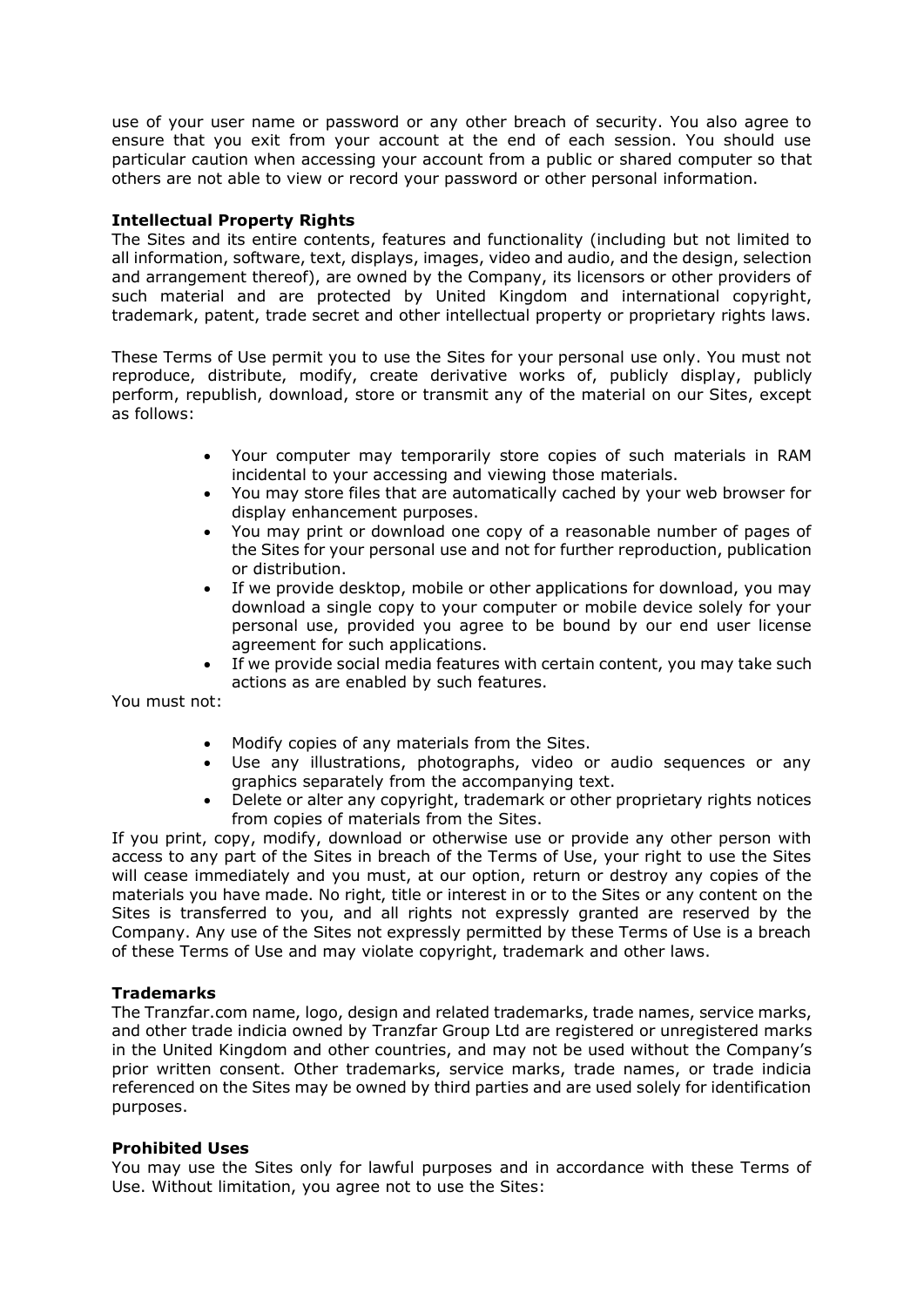- In any way that violates any applicable English or international law or regulation (including, without limitation, any laws regarding the export of data or software to and from the United Kingdom or other countries).
- For the purpose of exploiting, harming or attempting to exploit or harm minors in any way by exposing them to inappropriate content, asking for personally identifiable information or otherwise.
- To transmit, or procure the sending of, any advertising or promotional material, including any "junk mail", "chain letter" or "spam" or any other similar solicitation.
- To impersonate or attempt to impersonate the Company, a Company employee, another user or any other person or entity (including, without limitation, by using e-mail addresses or screen names associated with any of the foregoing).
- To engage in any other conduct that restricts or inhibits anyone's use or enjoyment of the Sites, or which, as determined by us, may harm the Company or users of the Sites or expose them to liability.

Additionally and without limitation, you agree not to:

- Use the Sites in any manner that could disable, overburden, damage, or impair the Site or interfere with any other party's use of the Sites, including their ability to engage in real time activities through the Sites.
- Use any robot, spider or other automatic device, process or means to access the Sites for any purpose, including monitoring or copying any of the material on the Sites.
- Use any manual process to monitor or copy any of the material on the Sites or for any other unauthorized purpose without our prior written consent.
- Use any device, software or routine that interferes with the proper working of the Sites.
- Introduce any viruses, Trojan horses, worms, logic bombs or other material which is malicious or technologically disruptive or harmful.
- Attempt to gain unauthorized access to, interfere with, damage or disrupt any parts of the Sites, the server(s) on which the Sites is/are stored, or any server, computer or database connected to the Sites.
- Attack the Sites via a denial-of-service attack or a distributed denial-ofservice attack.
- Otherwise attempt to interfere with the proper working of the Sites.

### **User Contributions**

The Sites may feature chat or messaging applications, social media, forums, bulletin boards and other interactive features (collectively, "Interactive Services") that allow users to post, submit, publish, display or transmit to other users or other persons (hereinafter, "post") content or materials (collectively, "Public User Contributions") on or through the Sites. Similarly, the Sites may feature, accept and utilize personal profile information (including but not limited to identification cards, driver license, passport or other identity card, together with all content therein) and user measuring applications / analytics (collectively, "Non-Public User Contributions") that allow users to submit to the Company information we need in order to facilitate transactions and improve our service. Public User Contributions and Non-Public User Contributions are collectively "User Contributions".

Any Public User Contribution you post to the Site will be considered non-confidential and non-proprietary. By providing any Public User Contribution on the Sites, you grant us and our affiliates, agents and service providers, and each of their and our respective licensees, successors and assigns the right to use, reproduce, modify, perform, display, distribute and otherwise disclose to third parties any such material for any purpose/according to your account settings.

You represent and warrant that: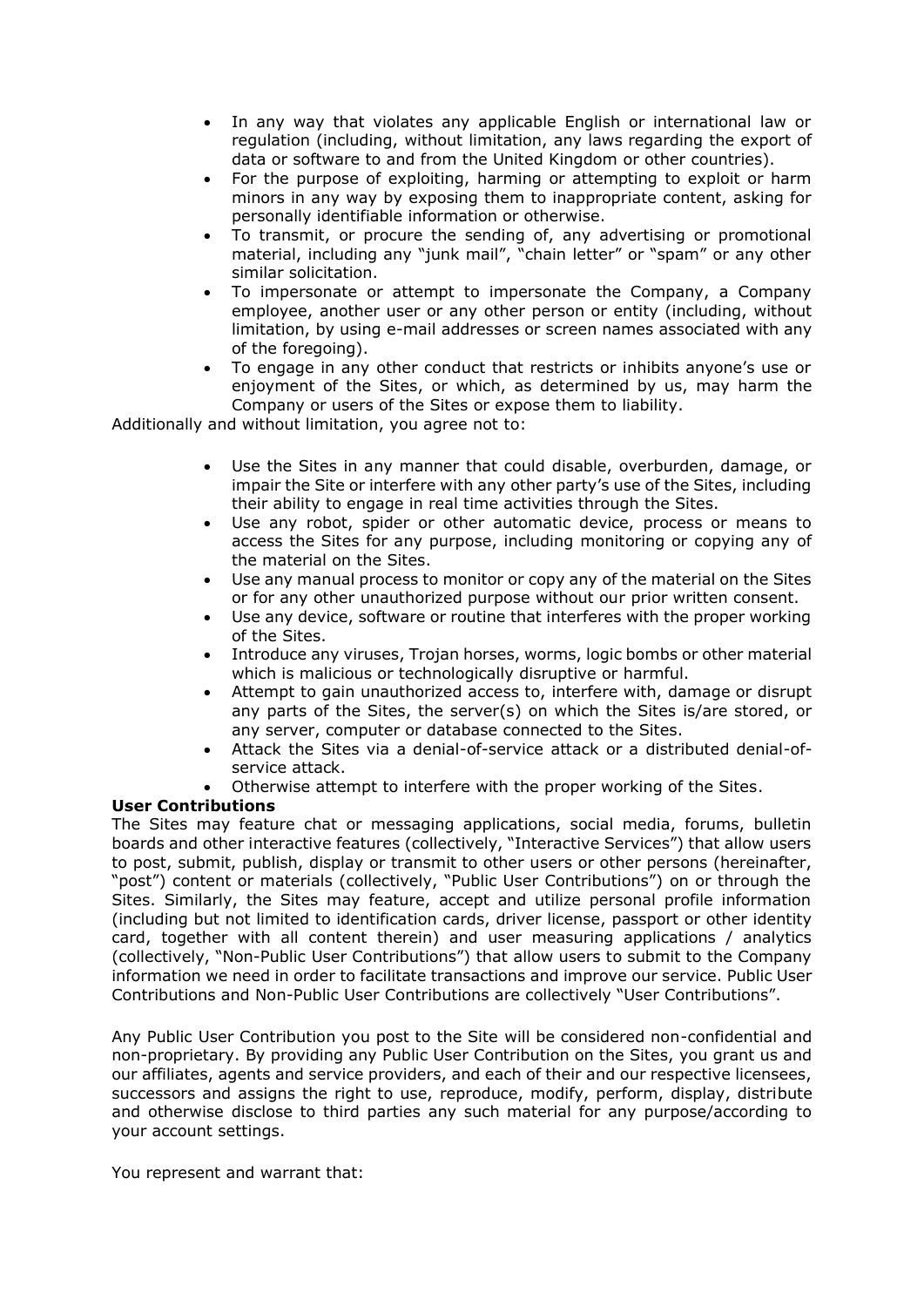• You own or control all rights in and to your Public User Contributions and have the right to grant the license granted above to us and our affiliates, agents and service providers, and each of their and our respective licensees, successors and assigns.

• All of your User Contributions do and will comply with these Terms of Use. You understand and acknowledge that you are responsible for any User Contributions you submit or contribute, and you, not the Company, have fully responsibility for such content, including its legality, reliability, accuracy and appropriateness.

We are not responsible, or liable to any third party, for the content or accuracy of any User Contributions posted by you or any other user of the Sites.

We have the right to:

- Remove or refuse to post any Public User Contributions for any or no reason in our sole discretion.
- Take any action with respect to any User Contribution that we deem necessary or appropriate in our sole discretion, including if we believe that such User Contribution violates the Terms of Use, including the Content Standards, infringes any intellectual property right or other right of any person or entity, threatens the personal safety of users of the Sites or the public or could create liability for the Company.
- Disclose your identity or other information about you to any third party who claims that material posted by you violates their rights, including their intellectual property rights or their right to privacy.
- Take appropriate legal action, including without limitation, referral to law enforcement, for any suspected illegal or unauthorized use of the Sites.
- Terminate or suspend your access to all or part of the Sites for any or no reason, including without limitation, any violation of these Terms of Use.
- Disable any user name, password or other identifier, whether chosen by you or provided by us, at any time in our sole discretion for any or no reason, including if, in our opinion, you have violated any provision of these Terms of Use.

Without limiting the foregoing, we have the right to fully cooperate with any law enforcement authorities or court order requesting or directing us to disclose the identity or other information of anyone posting any materials on or through the Sites. YOU WAIVE AND HOLD HARMLESS THE COMPANY AND ITS AFFILIATES, AGENTS, LICENSEES AND SERVICE PROVIDERS FROM ANY CLAIMS RESULTING FROM ANY ACTION TAKEN BY ANY OF THE FOREGOING PARTIES DURING OR AS A RESULT OF ITS INVESTIGATIONS AND FROM ANY ACTIONS TAKEN AS A CONSEQUENCE OF INVESTIGATIONS BY SUCH PARTIES OR LAW ENFORCEMENT AUTHORITIES.

However, we cannot review all material before it is posted on the Sites, and cannot ensure prompt removal of objectionable material after it has been posted. Accordingly, we assume no liability for any action or inaction regarding transmissions, communications or content provided by any user or third party. We have no liability or responsibility to anyone for performance or non-performance of the activities described in this section.

### **Content Standards**

The following content standards apply to any and all Public User Contributions and use of Interactive Services and, where applicable, to any and all Non-Public User Contributions. User Contributions must in their entirety comply with all applicable federal, state, local and international laws and regulations. Without limiting the foregoing, User Contributions must not: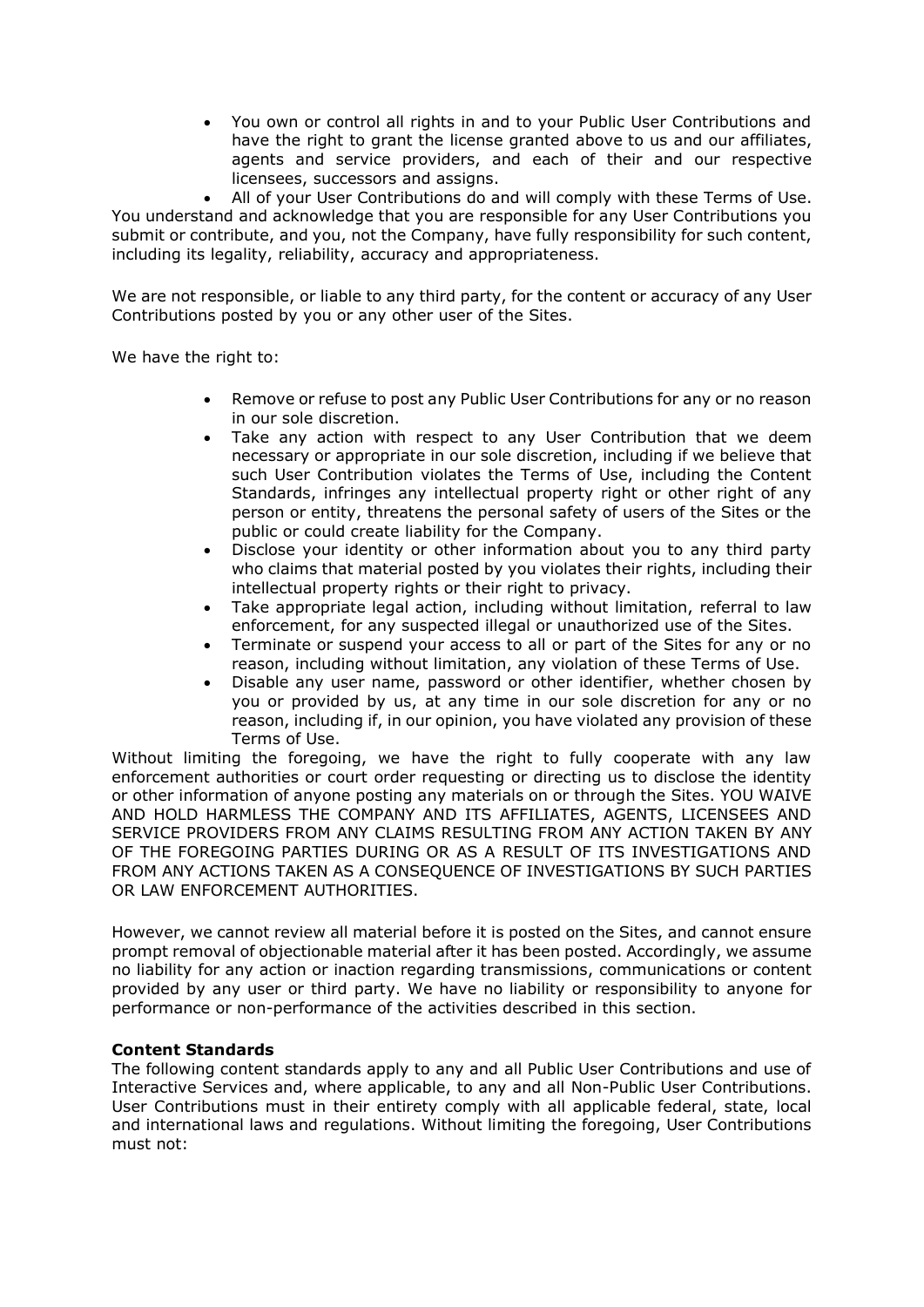- Contain any material that is defamatory, obscene, indecent, abusive, offensive, harassing, violent, hateful, inflammatory or otherwise objectionable.
- Promote sexually explicit or pornographic material, violence, or discrimination based on race, sex, religion, nationality, disability, sexual orientation or age.
- Infringe any patent, trademark, trade secret, copyright or other intellectual property or other rights of any other person.
- Violate the legal rights (including the rights of publicity and privacy) of others or contain any material that could give rise to any civil or criminal liability under applicable laws or regulations or that otherwise may be in conflict with these Terms of Use and our Privacy Statement.
- Be likely to deceive any person.
- Promote any illegal activity, or advocate, promote or assist any unlawful act.
- Cause annoyance, inconvenience or needless anxiety or be likely to upset, embarrass, alarm or annoy any other person.
- Impersonate any person, or misrepresent your identity or affiliation with any person or organization.
- Involve commercial activities or sales, such as contests, sweepstakes and other sales promotions, barter or advertising.
- Give the impression that they emanate from or are endorsed by us or any other person or entity, if this is not the case.

### **Reliance on Information Posted**

The information presented on or through the Sites is made available solely for general information purposes. We do not warrant the accuracy, completeness or usefulness of this information. Any reliance you place on such information is strictly at your own risk. We disclaim all liability and responsibility arising from any reliance placed on such materials by you or any other visitor to the Sites, or by anyone who may be informed of any of its contents.

The Sites may include content provided by third parties, including materials provided by other users, bloggers and third-party licensors, syndicators, aggregators and/or reporting services. All statements and/or opinions expressed in these materials, and all articles and responses to questions and other content, other than the content provided by the Company, are solely the opinions and the responsibility of the person or entity providing those materials. These materials do not necessarily reflect the opinion of the Company. We are not responsible or liable to you or any third party for the content or accuracy of any materials provided by any third parties.

Changes to the Content of the Sites, and Functionality Variances

We may update the content on the Sites from time to time, but said content is not necessarily complete or up-to-date. Likewise, functionality of the Sites (including but not limited to your means of access to and use of the Sites, which online or mobile, or by way of mobile application) may vary based upon said means of access or use. Any of the material on the Sites may be out of date at any given time, and we are under no obligation to update such material.

Information About You and Your Visits to the Sites

All information we collect on the Sites is subject to our Privacy Statement, which is located at each homepage of our Sites. By using the Sites, you consent to all actions taken by us with respect to your information in compliance with the Privacy Statement.

# **Transaction Terms and Conditions**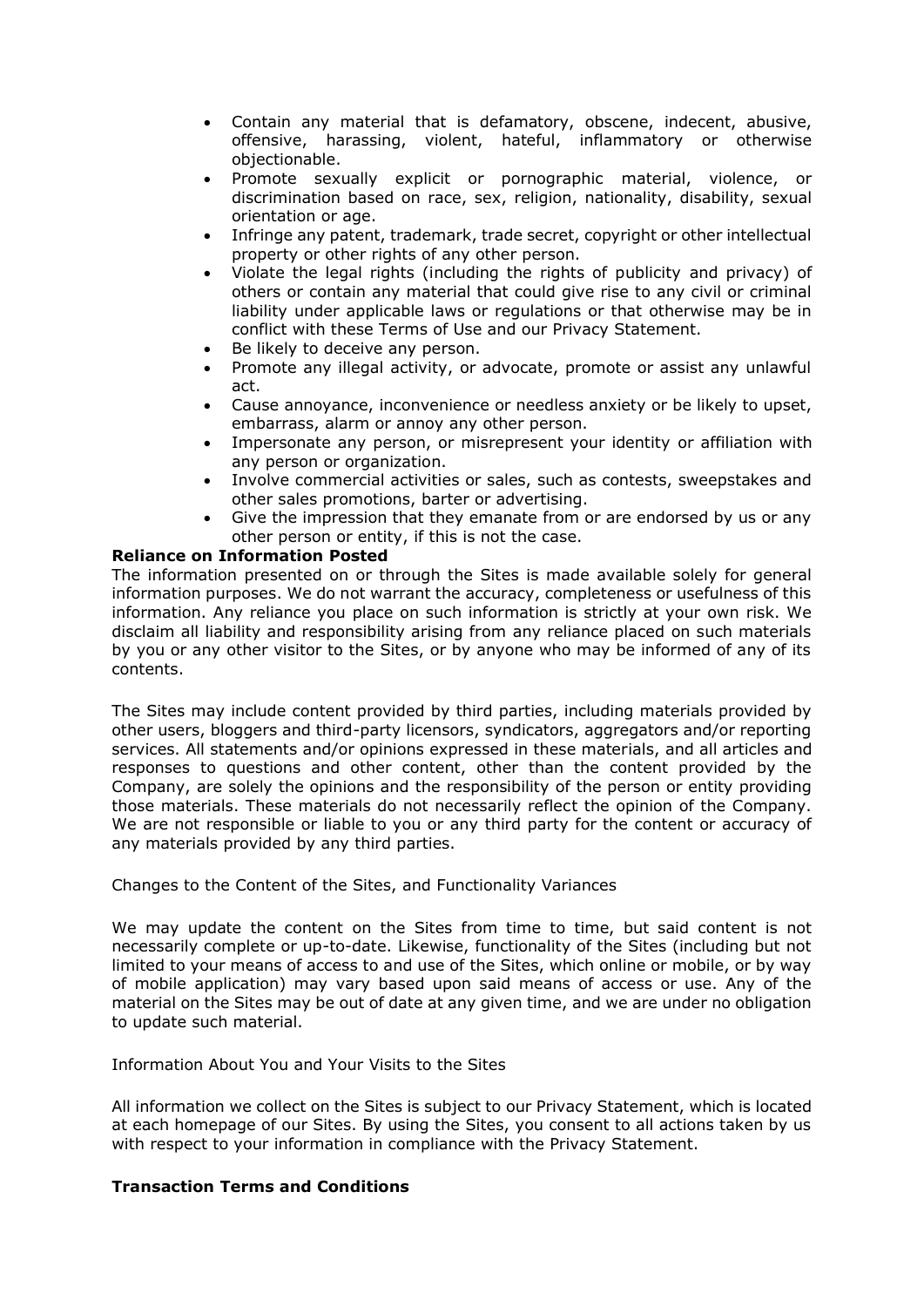All transactions through the Sites or other transactions for services formed through the Sites or as a result of visits made by you are governed by the Terms and Conditions applicable to your specific transaction, which are incorporated herein by reference.

Linking to the Sites and Social Media Features

You may link to our homepage, provided you do so in a way that is fair and legal and does not damage our reputation or take advantage of it, but you must not establish a link in such a way as to suggest any form of association, approval or endorsement on our part without our express written consent.

The Sites may provide certain social media features that enable you to:

- Link from your own or certain third-party websites to certain content on the Sites.
- Send e-mails or other communications with certain content, or links to certain content, on the Sites.
- Cause limited portions of content on the Sites to be displayed or appear to be displayed on your own or certain third-party websites.

You may use these features solely as they are provided by us, and solely with respect to the content they are displayed with and otherwise in accordance with any additional terms and conditions we provide with respect to such features. Subject to the foregoing, you must not:

- Establish a link from any website that is not owned by you.
- Cause the Sites or portions of it to be displayed, or appear to be displayed by, for example, framing, deep linking or in-line linking, on any other site.
- Link to any part of the Sites other than the homepage.
- Otherwise take any action with respect to the materials on the Sites that is inconsistent with any other provision of these Terms of Use.

You agree to cooperate with us in causing any unauthorized framing or linking immediately to cease. We reserve the right to withdraw linking permission without notice.

We may disable all or any social media features and any links at any time without notice in our discretion.

### **Links from the Sites**

If the Sites contain links to other sites and resources provided by third parties, these links are provided for your convenience only. This includes links contained in advertisements, including banner advertisements and sponsored links. We have no control over the contents of those sites or resources, and we accept no responsibility for them or for any loss or damage that may arise from your use of them. If you decide to access any of the third party websites linked to the Sites, you do so entirely at your own risk and subject to the terms and conditions of use for such websites.

### **Disclaimer of Warranties**

You understand that we cannot and do not guarantee or warrant that files available for downloading from the internet or the Sites will be free of viruses or other destructive code. You are responsible for implementing sufficient procedures and checkpoints to satisfy your particular requirements for anti-virus protection and accuracy of data input and output, and for maintaining a means external to the Sites for any reconstruction of any lost data. WE WILL NOT BE LIABLE FOR ANY LOSS OR DAMAGE CAUSED BY A DISTRIBUTED DENIAL-OF-SERVICE ATTACK, VIRUSES OR OTHER TECHNOLOGICALLY DISRUPTIVE OR HARMFUL MATERIAL THAT MAY INFECT YOUR COMPUTER EQUIPMENT, COMPUTER PROGRAMS, DATA OR OTHER PROPRIETARY MATERIAL DUE TO YOUR USE OF THE WEBSITE OR ANY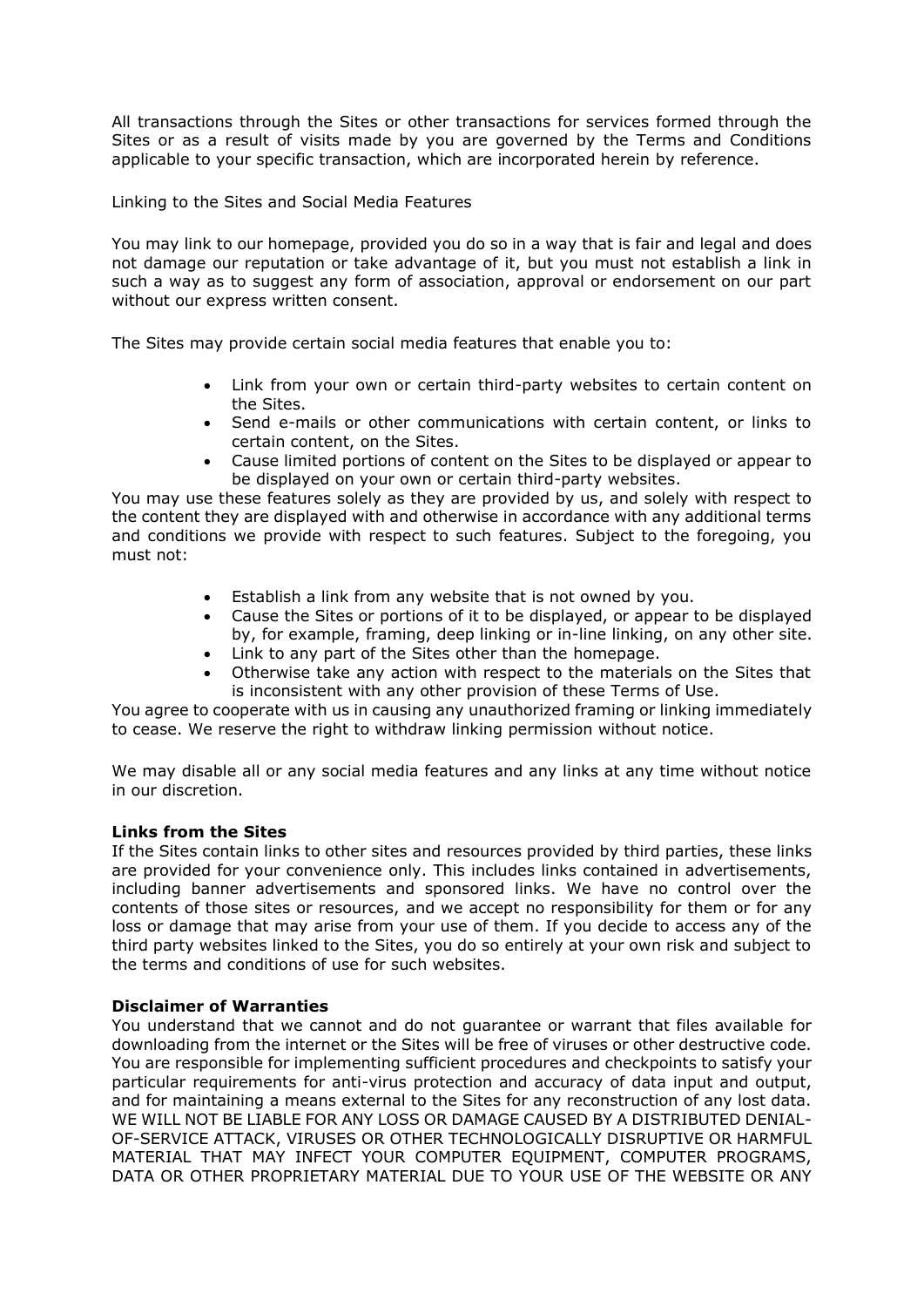SERVICES OR ITEMS OBTAINED THROUGH THE SITES OR TO YOUR DOWNLOADING OF ANY MATERIAL POSTED ON THEM, OR ON ANY WEBSITE LINKED TO THEM.

YOUR USE OF THE SITES, THEIR CONTENT AND ANY SERVICES OR ITEMS OBTAINED THROUGH THE SITES IS AT YOUR OWN RISK. THE SITES, THEIR CONTENT AND ANY SERVICES OR ITEMS OBTAINED THROUGH THE SITES ARE PROVIDED ON AN "AS IS" AND "AS AVAILABLE" BASIS, WITHOUT ANY WARRANTIES OF ANY KIND, EITHER EXPRESS OR IMPLIED. NEITHER THE COMPANY NOR ANY PERSON ASSOCIATED WITH THE COMPANY MAKES ANY WARRANTY OR REPRESENTATION WITH RESPECT TO THE COMPLETENESS, SECURITY, RELIABILITY, QUALITY, ACCURACY OR AVAILABILITY OF THE SITES. WITHOUT LIMITING THE FOREGOING, NEITHER THE COMPANY NOR ANYONE ASSOCIATED WITH THE COMPANY REPRESENTS OR WARRANTS THAT THE SITES, THEIR CONTENT OR ANY SERVICES OR ITEMS OBTAINED THROUGH THE SITES WILL BE ACCURATE, RELIABLE, ERROR-FREE OR UNINTERRUPTED, THAT DEFECTS WILL BE CORRECTED, THAT OUR SITES OR THE SERVER(S) THAT MAKE THEM AVAILABLE ARE FREE OF VIRUSES OR OTHER DISRUPTIVE OR HARMFUL COMPONENTS OR THAT THE SITES OR ANY SERVICES OR ITEMS OBTAINED THROUGH THE SITES WILL OTHERWISE MEET YOUR NEEDS OR EXPECTATIONS.

THE COMPANY HEREBY DISCLAIMS ALL WARRANTIES OF ANY KIND, WHETHER EXPRESS OR IMPLIED, STATUTORY OR OTHERWISE, INCLUDING BUT NOT LIMITED TO ANY WARRANTIES OF MERCHANTABILITY, NON-INFRINGEMENT AND FITNESS FOR PARTICULAR PURPOSE.

THE FOREGOING DOES NOT AFFECT ANY WARRANTIES WHICH CANNOT BE EXCLUDED OR LIMITED UNDER APPLICABLE LAW.

#### **Limitation on Liability**

IN NO EVENT WILL THE COMPANY, ITS AFFILIATES, AGENTS OR THEIR LICENSORS, SERVICE PROVIDERS, EMPLOYEES, AGENTS, OFFICERS OR DIRECTORS BE LIABLE FOR DAMAGES OF ANY KIND, UNDER ANY LEGAL THEORY, ARISING OUT OF OR IN CONNECTION WITH YOUR USE, OR INABILITY TO USE, THE SITES, ANY WEBSITES LINKED TO THEM, ANY CONTENT ON THE SITES OR SUCH OTHER WEBSITES OR ANY SERVICES OR ITEMS OBTAINED THROUGH THE SITES OR SUCH OTHER WEBSITES, INCLUDING ANY DIRECT, INDIRECT, SPECIAL, INCIDENTAL, CONSEQUENTIAL OR PUNITIVE DAMAGES, INCLUDING BUT NOT LIMITED TO, PERSONAL INJURY, PAIN AND SUFFERING, EMOTIONAL DISTRESS, LOSS OF REVENUE, LOSS OF PROFITS, LOSS OF BUSINESS OR ANTICIPATED SAVINGS, LOSS OF USE, LOSS OF GOODWILL, LOSS OF DATA, AND WHETHER CAUSED BY TORT (INCLUDING NEGLIGENCE), BREACH OF CONTRACT OR OTHERWISE, EVEN IF FORESEEABLE.

THE FOREGOING DOES NOT AFFECT ANY LIABILITY WHICH CANNOT BE EXCLUDED OR LIMITED UNDER APPLICABLE LAW.

#### **Indemnification**

You agree to defend, indemnify and hold harmless the Company, its affiliates, agents, licensors and service providers, and its and their respective officers, directors, employees, contractors, agents, licensors, suppliers, successors and assigns from and against any claims, liabilities, damages, judgments, awards, losses, costs, expenses or fees (including reasonable attorneys' fees) arising out of or relating to your violation of these Terms of Use or your use of the Sites, including but not limited to your User Contributions, any use of the Sites' content, services and products other than as expressly authorized in these Terms of Use, or your use of any information obtained from the Sites.

### **Governing Law and Jurisdiction**